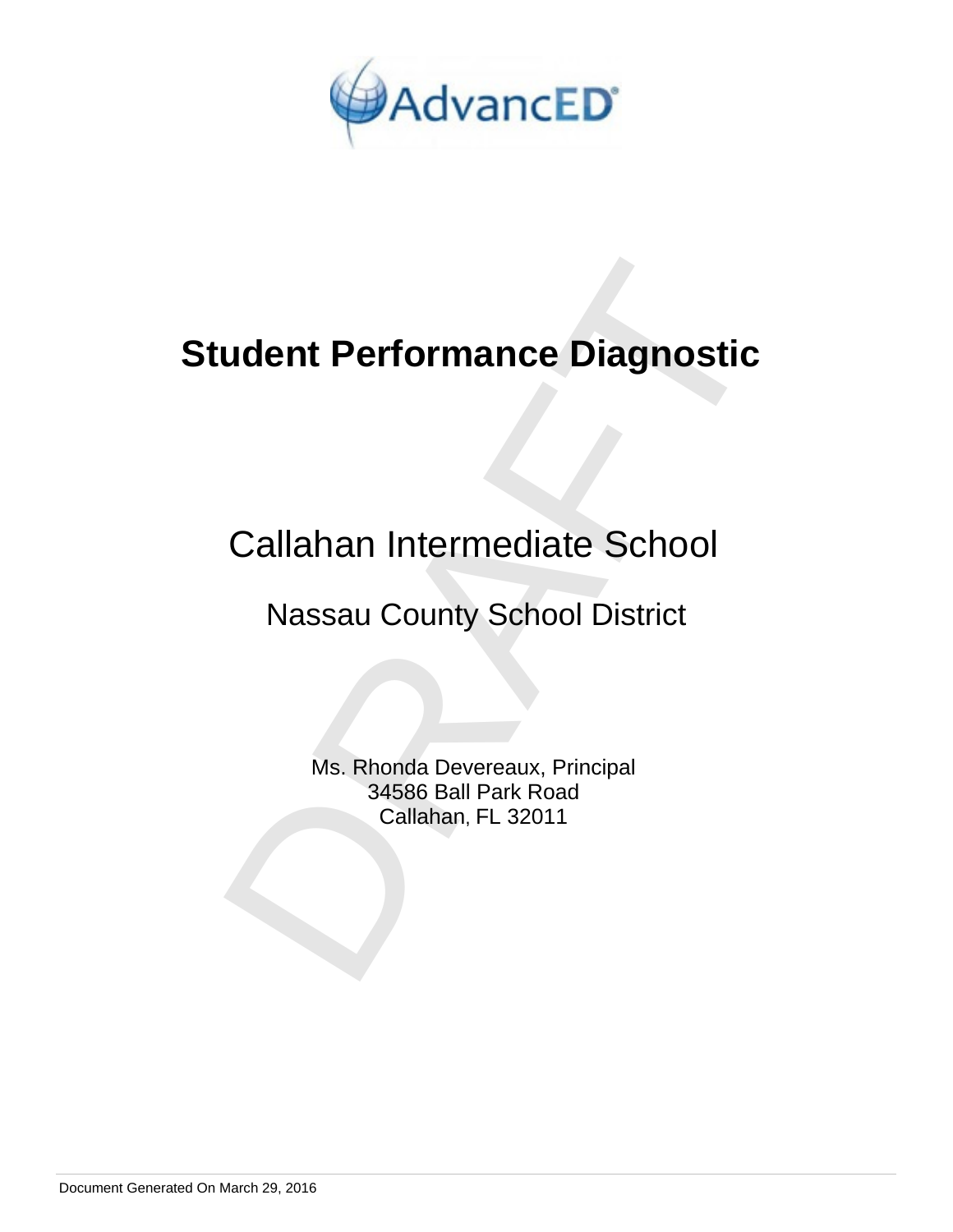## **TABLE OF CONTENTS**

| 1              |
|----------------|
| $\overline{2}$ |
|                |
| 4              |
| 5              |
|                |
|                |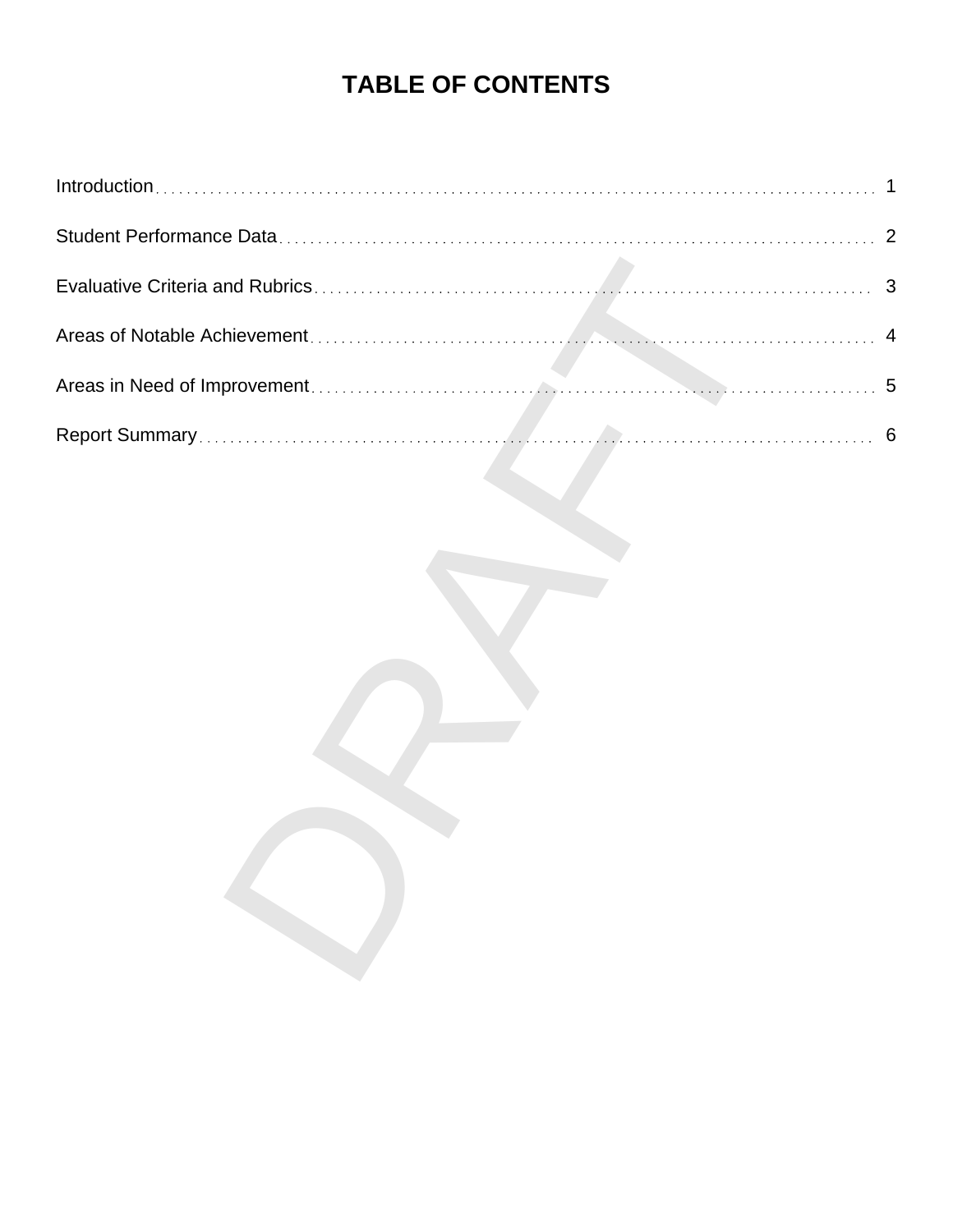Callahan Intermediate School

## **Introduction**

DRAFT The Student Performance Diagnostic provides an institution with a process to report summative student assessments. This diagnostic is significant to the accreditation and continuous improvement process as it serves as a resource for schools to view content area assessment results required by the state, district, or other entities, determine the quality and reliability of the given assessments, and show the alignment of the assessments to the school's curriculum. The performance level computed at the completion of the diagnostic is used by the external review team as a comprehensive report to understand fully the institution's assessment program; the diagnostic should be used in the same manner by the institution as it engages in improvement planning.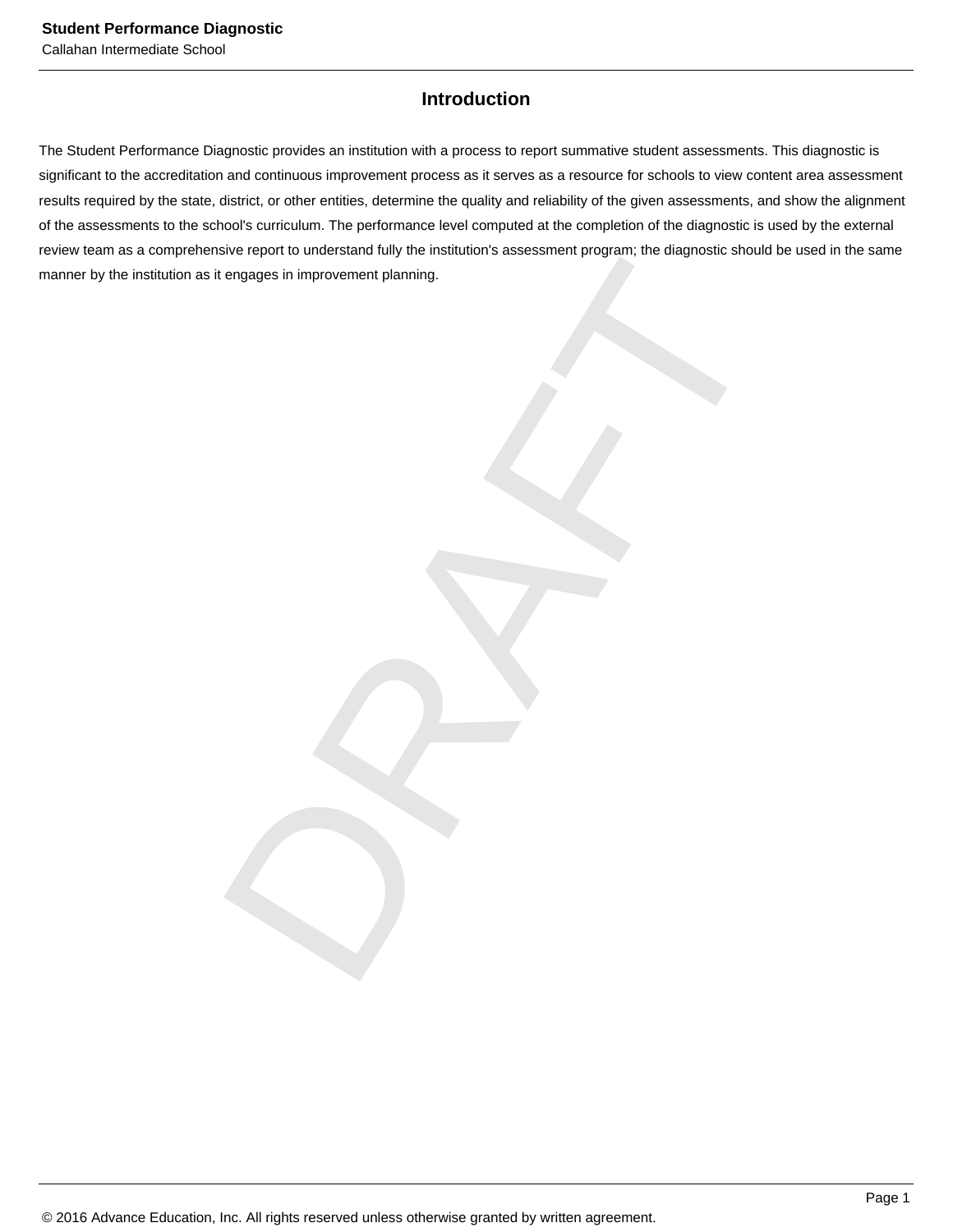#### Callahan Intermediate School

## **Student Performance Data**

| Label | <b>Assurance</b>                                                                    | Response | <b>Comment</b>                                                                                                                                                                                                                                                               | <b>Attachment</b>                                                                                                                                                                                                                                                                                                                                                            |
|-------|-------------------------------------------------------------------------------------|----------|------------------------------------------------------------------------------------------------------------------------------------------------------------------------------------------------------------------------------------------------------------------------------|------------------------------------------------------------------------------------------------------------------------------------------------------------------------------------------------------------------------------------------------------------------------------------------------------------------------------------------------------------------------------|
| 1.    | Did you complete the Student Performance<br>Data document offline and upload below? | Yes      | The following attachment<br>contains student performance<br>data for Callahan Intermediate<br>School from 2011-2015. The<br>state assessments include<br>comparisons by student sub<br>groups, school, state and district.<br>Assessments include FCAT,<br>FCAT 2.0, and FSA | FSA 2014-2015<br>Nassau County<br>Comparision<br>CIS FSA 2014-15<br>School wide data<br>CIS FSA 2014-<br>2015 4th grade by<br>sub category<br>CIS FSA 2014-<br>2015 3rd grade sub<br>category data<br>CIS FSA 2014-<br>2015 5th grade sub<br>category<br>CIS FCAT<br>assessment data<br>2011-2014<br>CIS FCAT Science<br>performance data<br>NCSD Student<br>Assessment Data |
|       |                                                                                     |          |                                                                                                                                                                                                                                                                              |                                                                                                                                                                                                                                                                                                                                                                              |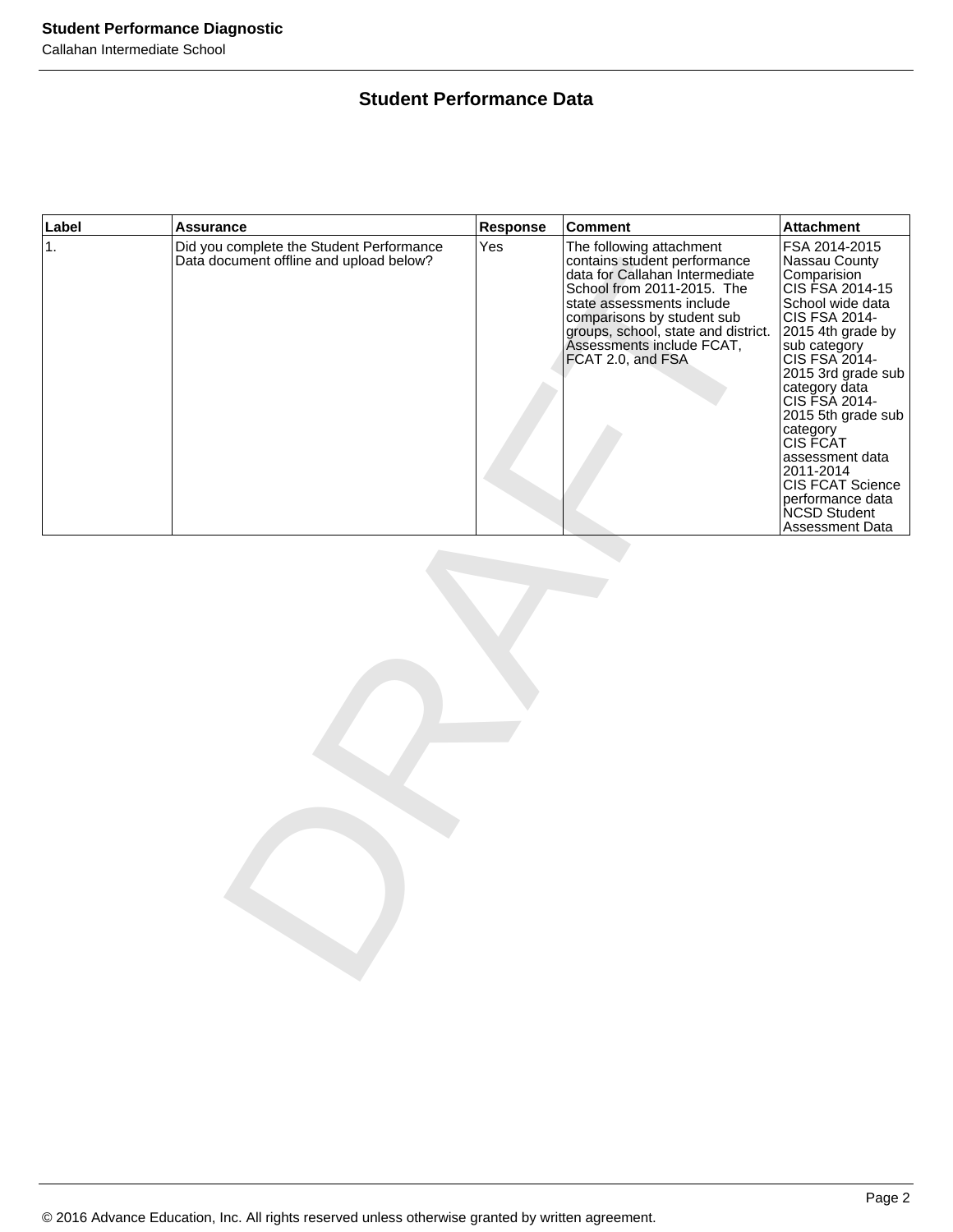Callahan Intermediate School

## **Evaluative Criteria and Rubrics**

Overall Rating: 3.75

| <b>Statement or Question</b> | <b>Response</b>                                                                                                                                                                                                                                                                                                                                                                                                                                                                                                                                                                                                                 | Rating  |
|------------------------------|---------------------------------------------------------------------------------------------------------------------------------------------------------------------------------------------------------------------------------------------------------------------------------------------------------------------------------------------------------------------------------------------------------------------------------------------------------------------------------------------------------------------------------------------------------------------------------------------------------------------------------|---------|
| <b>Assessment Quality</b>    | The array of assessment devices used by the<br>institution to determine students' performances<br>is sufficiently aligned so that valid inferences<br>can be reached regarding students' status with<br>respect to the entire set of curricular aims<br>regarded as high-priority, "must accomplish,"<br>instructional targets. The documentation<br>provided in support of this alignment is<br>persuasive. All of the assessments used are<br>accompanied by evidence demonstrating that<br>they satisfy accepted technical requirements<br>such as validity, reliability, absence of bias, and<br>instructional sensitivity. | Level 4 |

|    |                                                                                                                 | institution to determine students' performances<br>is sufficiently aligned so that valid inferences<br>can be reached regarding students' status with<br>respect to the entire set of curricular aims<br>regarded as high-priority, "must accomplish,"<br>instructional targets. The documentation<br>provided in support of this alignment is<br>persuasive. All of the assessments used are<br>accompanied by evidence demonstrating that<br>they satisfy accepted technical requirements<br>such as validity, reliability, absence of bias, and<br>instructional sensitivity.                                                                           |         |
|----|-----------------------------------------------------------------------------------------------------------------|------------------------------------------------------------------------------------------------------------------------------------------------------------------------------------------------------------------------------------------------------------------------------------------------------------------------------------------------------------------------------------------------------------------------------------------------------------------------------------------------------------------------------------------------------------------------------------------------------------------------------------------------------------|---------|
|    | <b>Statement or Question</b>                                                                                    | <b>Response</b>                                                                                                                                                                                                                                                                                                                                                                                                                                                                                                                                                                                                                                            | Rating  |
| 2. | <b>Test Administration</b>                                                                                      | All the assessments used by the institution to<br>determine students' performances, whether<br>externally acquired or internally developed,<br>have been administered with complete fidelity<br>to the administrative procedures appropriate for<br>each assessment. In every instance, the<br>students to whom these assessments were<br>administered are accurately representative of<br>the students served by the institution.<br>Appropriate accommodations have been<br>provided for all assessments so that valid<br>inferences can be made about all students'<br>status with respect to all of the institution's<br>targeted curricular outcomes. | Level 4 |
|    |                                                                                                                 |                                                                                                                                                                                                                                                                                                                                                                                                                                                                                                                                                                                                                                                            |         |
|    | <b>Statement or Question</b>                                                                                    | <b>Response</b>                                                                                                                                                                                                                                                                                                                                                                                                                                                                                                                                                                                                                                            | Rating  |
| 3. | Quality of Learning                                                                                             | Evidence of student learning promoted by the<br>institution is well analyzed and clearly<br>presented. In comparison to institutions<br>functioning in a similar educational context,<br>students' status, improvement, and/or growth<br>evidence indicates that the level of student<br>learning is substantially greater than what<br>would otherwise be expected.                                                                                                                                                                                                                                                                                       | Level 4 |
|    | <b>Statement or Question</b>                                                                                    | <b>Response</b>                                                                                                                                                                                                                                                                                                                                                                                                                                                                                                                                                                                                                                            | Rating  |
|    | the contract of the contract of the contract of the contract of the contract of the contract of the contract of | -                                                                                                                                                                                                                                                                                                                                                                                                                                                                                                                                                                                                                                                          |         |

|     | <b>Statement or Question</b> | <b>Response</b>                                                                                                                                                                                                                                                                                                                                                      | Rating  |
|-----|------------------------------|----------------------------------------------------------------------------------------------------------------------------------------------------------------------------------------------------------------------------------------------------------------------------------------------------------------------------------------------------------------------|---------|
| ∣3. | Quality of Learning          | Evidence of student learning promoted by the<br>institution is well analyzed and clearly<br>presented. In comparison to institutions<br>functioning in a similar educational context,<br>students' status, improvement, and/or growth<br>evidence indicates that the level of student<br>learning is substantially greater than what<br>would otherwise be expected. | Level 4 |

| <b>Statement or Question</b> | <b>Response</b>                                                                                                                                                | Rating  |
|------------------------------|----------------------------------------------------------------------------------------------------------------------------------------------------------------|---------|
| Equity of Learning           | Evidence of student learning indicates<br>achievement gaps exist among subpopulations<br>of students, and these achievement gaps have<br>Inoticeably declined. | Level 3 |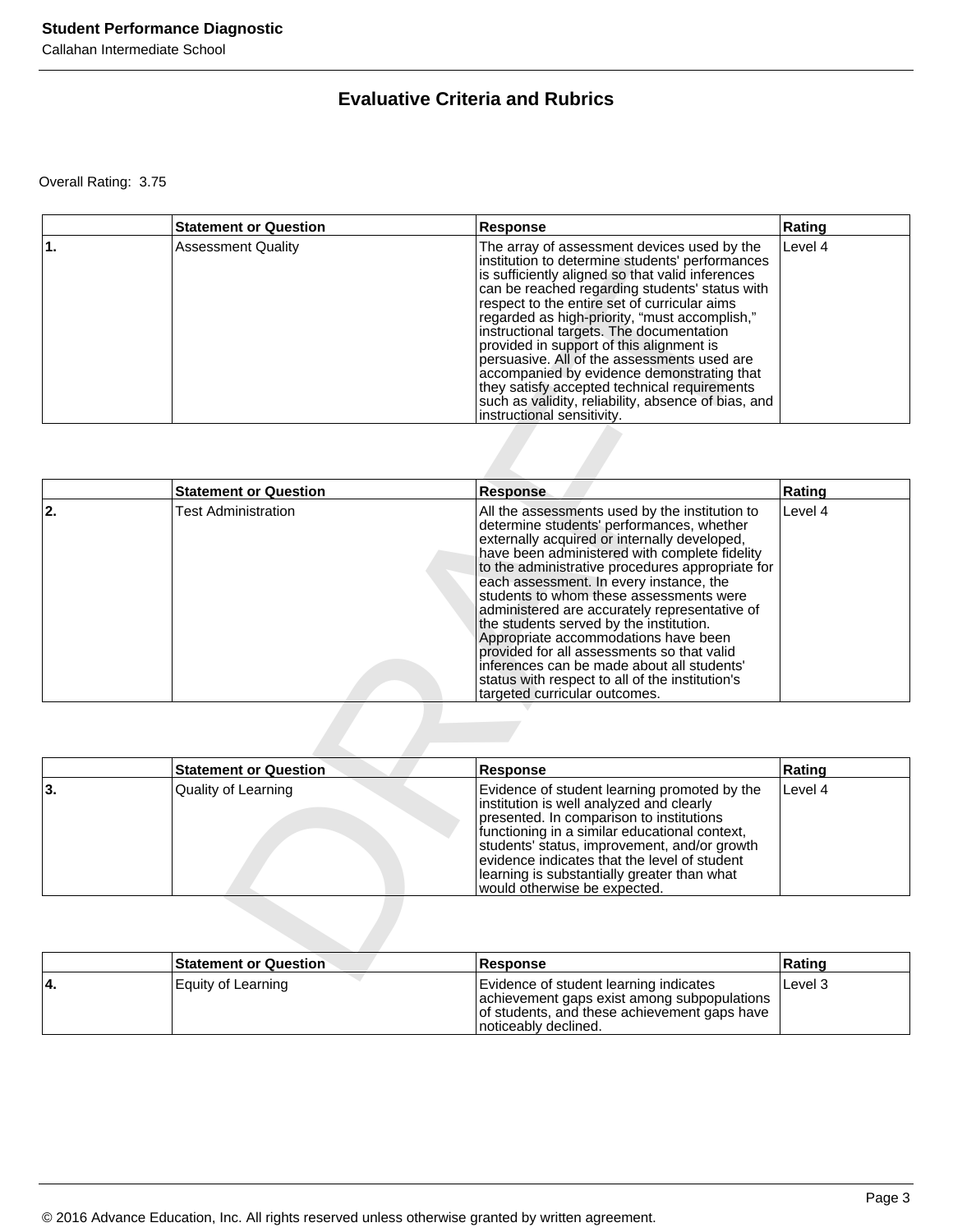### **Areas of Notable Achievement**

#### **Which area(s) are above the expected levels of performance?**

State assessments consistently demonstrate that students at Callahan Intermediate School are above district and state performance levels in reading, writing, math and science.

#### **Describe the area(s) that show a positive trend in performance.**

Students at Callahan Intermediate School have maintained satisfactory reading and math progress from 2011 to 2014. All ethnic categories have maintained or increased satisfactory progress. Economically disadvantaged students have continued to increased in their performance from 2011-2014 from 60% to 64% in reading and 66% to 73% in mathematics.

#### **Which area(s) indicate the overall highest performance?**

rly demonstrate that students at Callahan Intermediate School are above district and state perform<br>aince.<br>Now a positive trend in performance.<br>Notice School have maintained satisfactory reading and math progress from 2011 Students at Callahan Intermediate School demonstrate the overall highest performance in mathematics. All ethnic groups demonstrate substantial improvement. Economically disadvantaged students also demonstrate notable achievement, beginning in 2011 with 56% and increasing to 73% by 2014.

#### **Which subgroup(s) show a trend toward increasing performance?**

While all subgroups are maintaining or increasing performance overall, students with disabilities demonstrated an 18% increase in mathematics from 2011-2014.

#### **Between which subgroups is the achievement gap closing?**

Students with disabilities demonstrated an 18% increase in mathematics from 2011-2014. Students are also making adequate progress in reading.

#### **Which of the above reported findings are consistent with findings from other data sources?**

State assessment data is consistent with school-wide progress monitoring data and student classroom performance.

© 2016 Advance Education, Inc. All rights reserved unless otherwise granted by written agreement.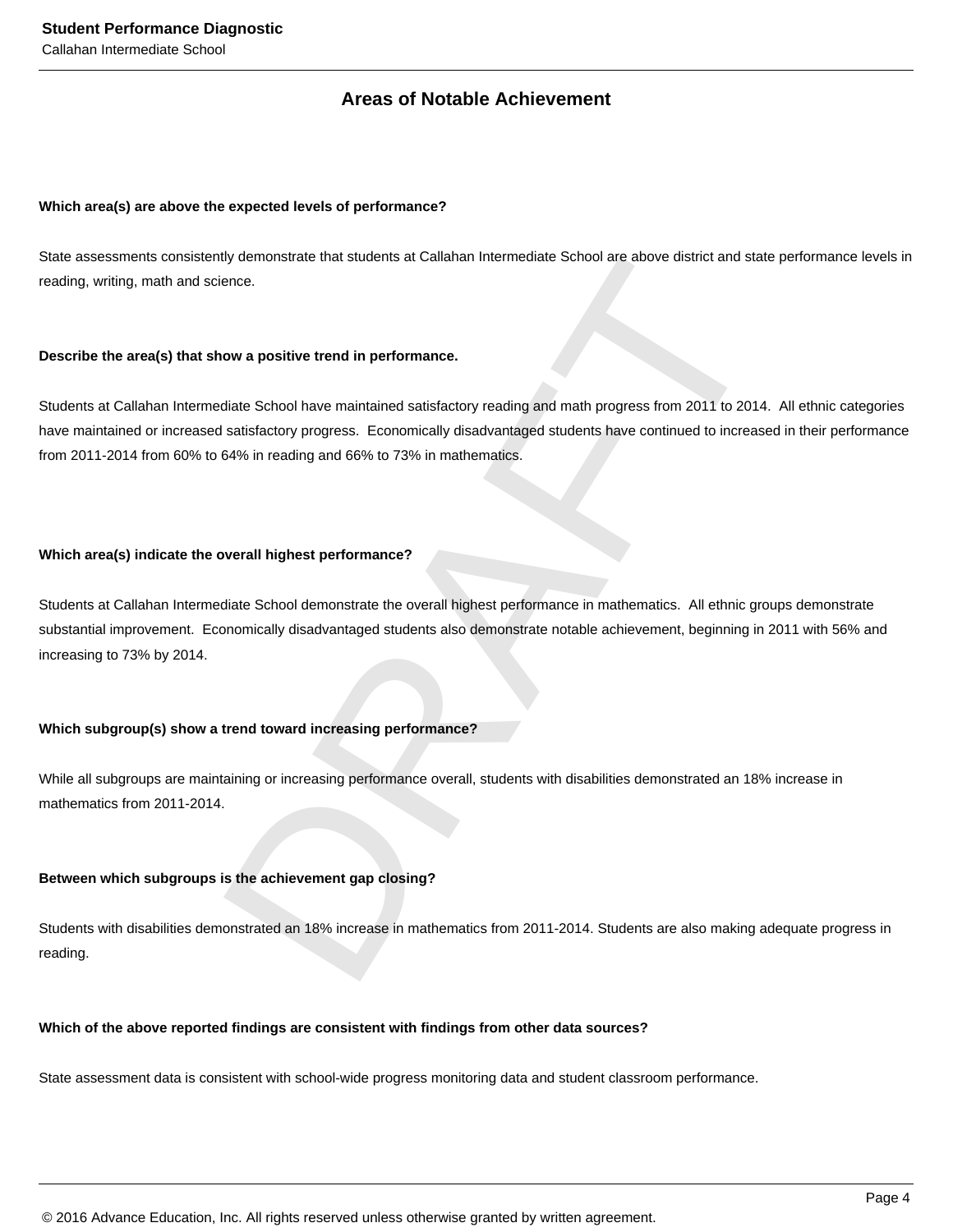### **Areas in Need of Improvement**

#### **Which area(s) are below the expected levels of performance?**

While students at Callahan Intermediate School demonstrate proficiency levels at or above the district and state, we continue to strive to close the achievement gap for students with disabilities in reading and mathematics.

#### **Describe the area(s) that show a negative trend in performance.**

Students with disabilities reading performance data indicate a gain of 5% from 2011-2013 and then declined 4% in 2014. While a 18% increase was demonstrate by students with disabilities in mathematics from 2011-2014. This performance trend in reading and math are substantially below all other sub groups.

#### **Which area(s) indicate the overall lowest performance?**

ntermediate School demonstrate proficiency levels at or above the district and state, we continue to<br>students with disabilities in reading and mathematics.<br>Now a negative trend in performance.<br>Now a negative trend in perfo Students with disabilities data in reading and math indicate the lowest overall performance. Reading performance data indicates little to no increase from 2011-2014. While math performance data indicates at 18% increase from 2011-2014, students are substantially below all other sub groups.

#### **Which subgroup(s) show a trend toward decreasing performance?**

Students with disabilities decreased 4% from 2013-2014. (38% to 34%)

#### **Between which subgroups is the achievement gap becoming greater?**

The greatest achievement gap is between students with disabilities and all other sub groups.

#### **Which of the above reported findings are consistent with findings from other data sources?**

State assessment data is consistent with school progress monitoring data and student classroom performance.